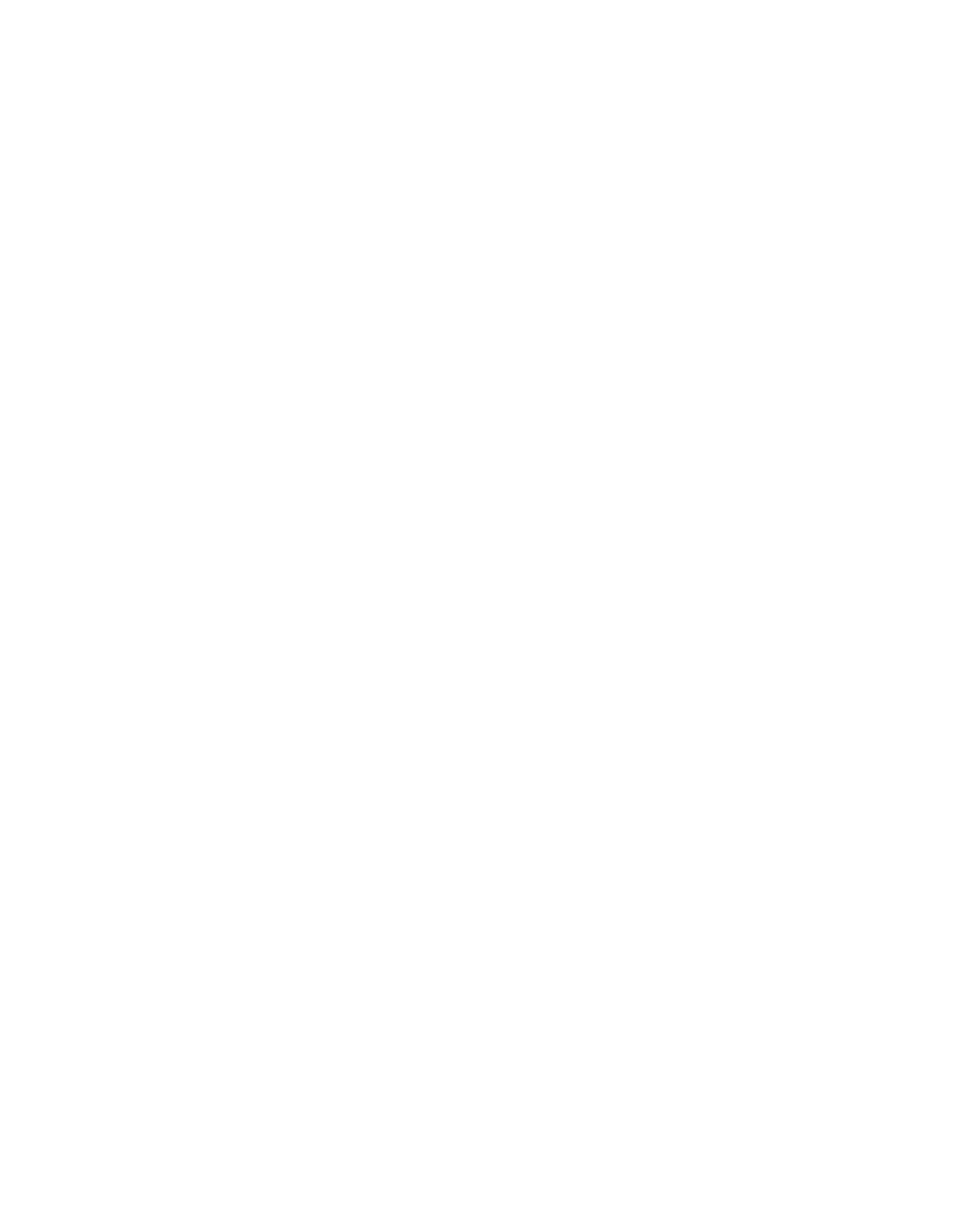The business strategies of U.S. companies merging with offshore organizations to reduce taxes are under serious study. Meanwhile, new rules issued by the U.S. Treasury concerning tax inversions have taken debate over the issue to a new, angrier level.

This is certain to be a major political issue so the following background may be helpful.

The rules remove tax benefits for companies that undertake inversions, which led to the abrupt cancellation of the \$150 billion Pfizer-Allergan merger. That provoked a vociferous reaction from other U.S. and foreign multinational companies.

The debate points up the need for serious international tax reform. The U.S. has the world's highest tax rate for business, at 35 percent. This has driven U.S. companies to pursue tax inversions as a means of remaining globally competitive. The new rules further limit international companies' ability to expand and create jobs outside their own countries.

Opposing parties in the tax reform debate agree that reform is necessary. However, they immediately differ on what path it should take. And, given the way in which the 2016 presidential election has claimed the public debate stage, do not expect tax reform action from Congress until 2017 or 2018.

#### **What Are the New U.S. Treasury Rules?**

The new Treasury rules are an escalation of those enacted last year, making it more difficult for corporations to transfer non-U.S. operations to a new foreign partner without paying U.S. taxes. Those rules also made it harder for companies to find a favorable foreign tax location for a merged entity.

The new rules make inversions less lucrative by eliminating a tax benefit for "abusive" inverters. After a merger, if the shareholders of the former U.S. company own at least 80 percent of the combined firm, the government treats the new combined business as subject to U.S. taxes, basically negating the inversion -- even if its address is abroad.

If shareholders of the former U.S. company own at least 60 percent, some restrictions apply, but the company is still considered foreign. That has led companies to keep their inversions below 60 percent -- and prompted the government to propose rules halting various techniques for doing so.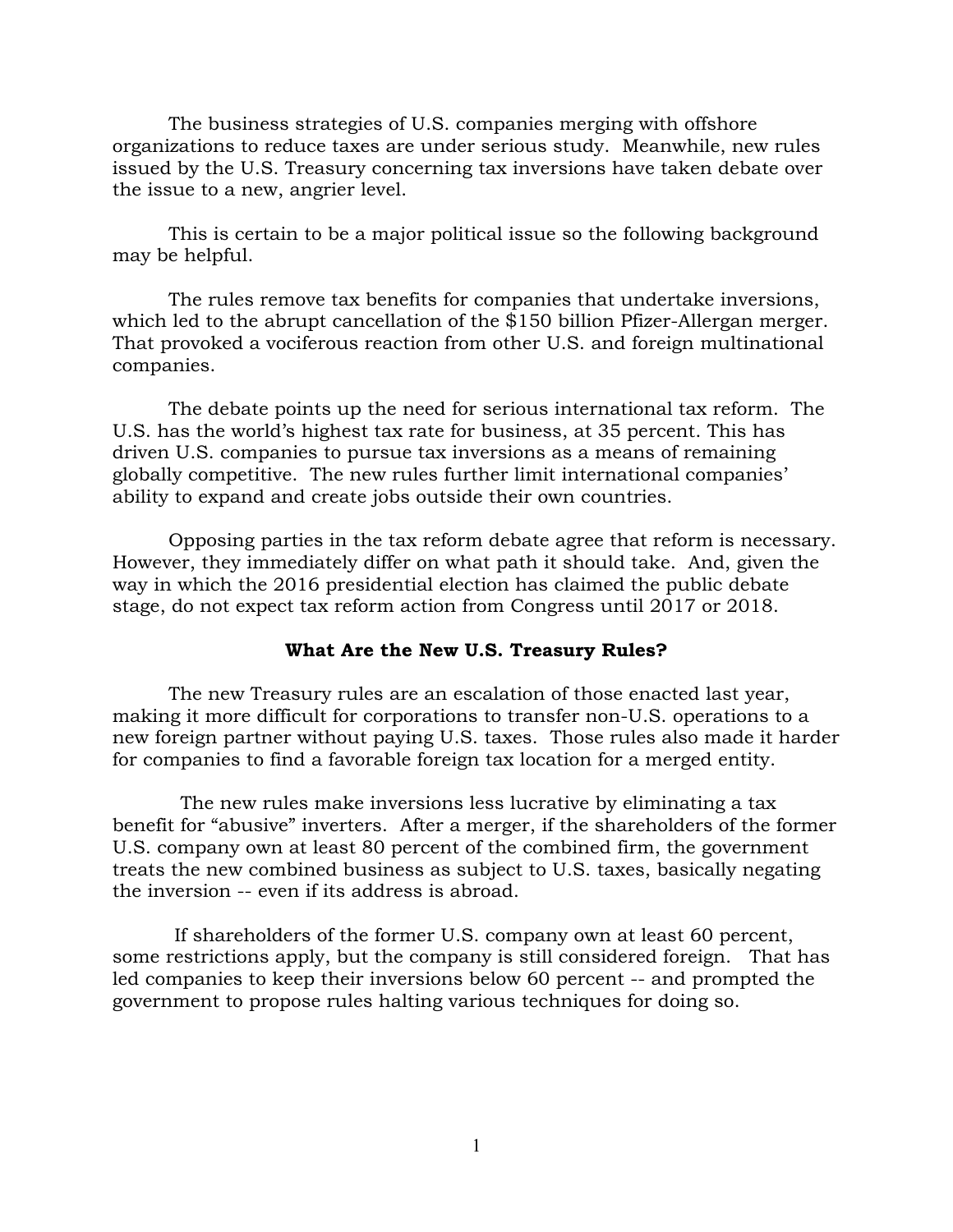The rules would also deny benefits to foreign companies with U.S. operations by prohibiting a practice called earnings stripping. That entails a non-U.S. company loading up U.S. subsidiaries with debt from the head office, so they deduct the interest payments from their U.S. tax bills, gaining an advantage from the higher U.S. tax rate.

#### **What About the Pfizer-Allergan Deal?**

As noted, Pfizer and Allergan scrapped their \$150 billion merger just 48 hours after announcement of the tougher Treasury rules.

The CEOs of Pfizer and Allergan, who vigorously opposed the previous round of U.S. anti-inversion rules, redoubled their criticism of the new ones. Pfizer Chief Executive Officer Ian Read, in a *Wall Street Journal* opinion piece, said that U.S.-based pharmaceutical companies "compete in a global marketplace at a real disadvantage. . . . While the Treasury's proposal is a shot at Pfizer and Allergan, this unilateral action will hurt other companies as well."

Allergan Chief Executive Brent Saunders called the new rules "arbitrary" and "capricious," adding: "The rules are focused on the wrong thing: Our government should be focused on making America competitive on a global stage, not building a wall locking companies into an uncompetitive tax situation."

Most recently, Mr. Read said Pfizer is considering an alternative strategy of breaking up the company as early as next year in order to reduce its U.S. taxes. "I think the government's willingness to act [on inversions] will make us think deeply about what the alternatives are to let part of this company possibly have a different tax jurisdiction," he said.

#### **New Rules Fire Up Debate**

There are few, if any, lukewarm opinions being expressed in the tax inversion debate.

Robert Holo, a tax partner at Simpson Thacher & Bartlett, LLP, termed the new rules "a significant escalation of the attack on inverted companies. Not only does it attack the ability to invert, but puts the single greatest advantage of doing so -- earnings stripping -- on the chopping block."

Nancy McLernon, President of the Organization for International Investment, which represents non-U.S. companies in the U.S., likewise attacked the portion of the rules designed to act against asset stripping: "Rather than using a scalpel to deal with this issue, they are using a machete."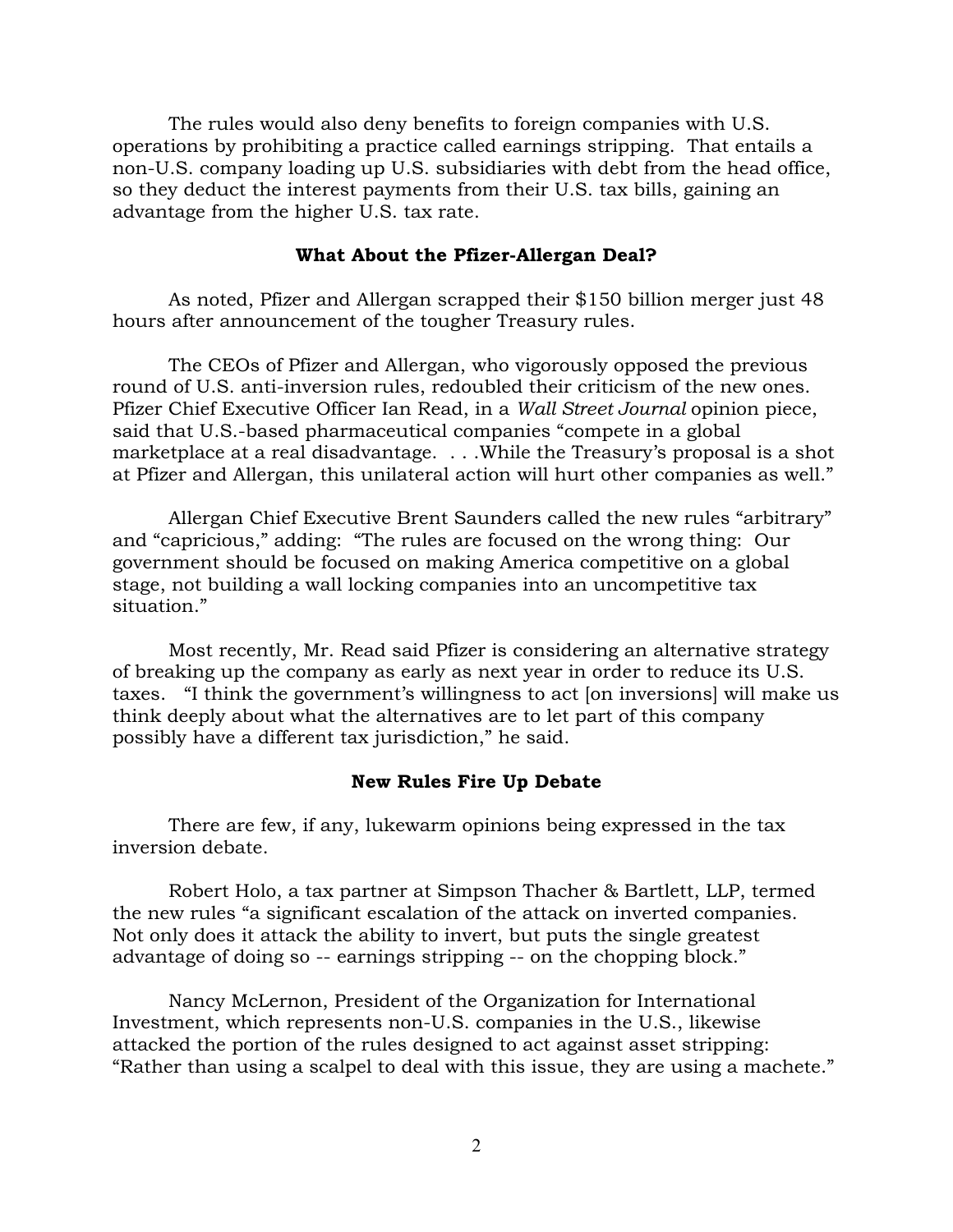Treasury Secretary Jack Lew naturally supported the measure: "After an inversion, many of these companies continue to take advantage of the benefits of being based in the United States -- including our rule of law, skilled workforce, infrastructure and research and development capabilities -- all while shifting a greater tax burden to other businesses and American families."

#### **International Tax Reform -– What and When?**

With the 2016 presidential election crowding out attention that could otherwise be devoted to international tax reform, no Congressional action is expected until 2017 or 2018.

One proposal, embraced by conservatives, is for a "territorial system" for international taxation. Under such a system, foreign income would be taxed only in the country where it is earned and would not be taxed by the United States. The idea would be to reduce the tax burden on American corporations and eliminate the disincentive to repatriate foreign profits. (Apple followers will recall that in 2013 the company borrowed \$12 billion to help fund stock buybacks rather than bring home the \$132 billion in cash it kept overseas and pay taxes on it.)

Another idea, proposed by President Obama, is for an "international minimum tax." Under his plan, all income of U.S. corporations would be immediately taxed, either by the U.S. or a foreign country, at a rate greater than or equal to the international minimum tax rate -- a rate as yet unspecified.

Senators Rob Portman-R, OH, and Chuck Schumer-D, NY have proposed a bipartisan framework for international tax reform that may gain broad support. House Speaker Paul D. Ryan and Kevin Brady, the chairman of the Ways and Means Committee, also back this approach.

Activist investor Carl Icahn, a strong supporter of the plan, described it this way: "We are one of the few countries in the world that asks our companies to pay a double tax on foreign earnings. The Schumer-Portman framework addresses this problem by allowing companies to repatriate all that stranded cash at a reduced rate of between 8 and 10 percent (or lower, depending on the foreign tax deduction).

"This tax on repatriated earnings would yield the United States huge incremental revenue," Mr. Icahn added, "an estimated \$200 billion on the \$2.6 trillion now kept overseas, and would allow companies to reinvest the nontaxed portion in the United States, creating thousands of jobs."

The Schumer-Portman framework also includes provisions that would stop "earnings stripping" -- as noted above, a way for non-U.S. companies to reduce U.S. taxes by building up deductions for U.S. debt payments.